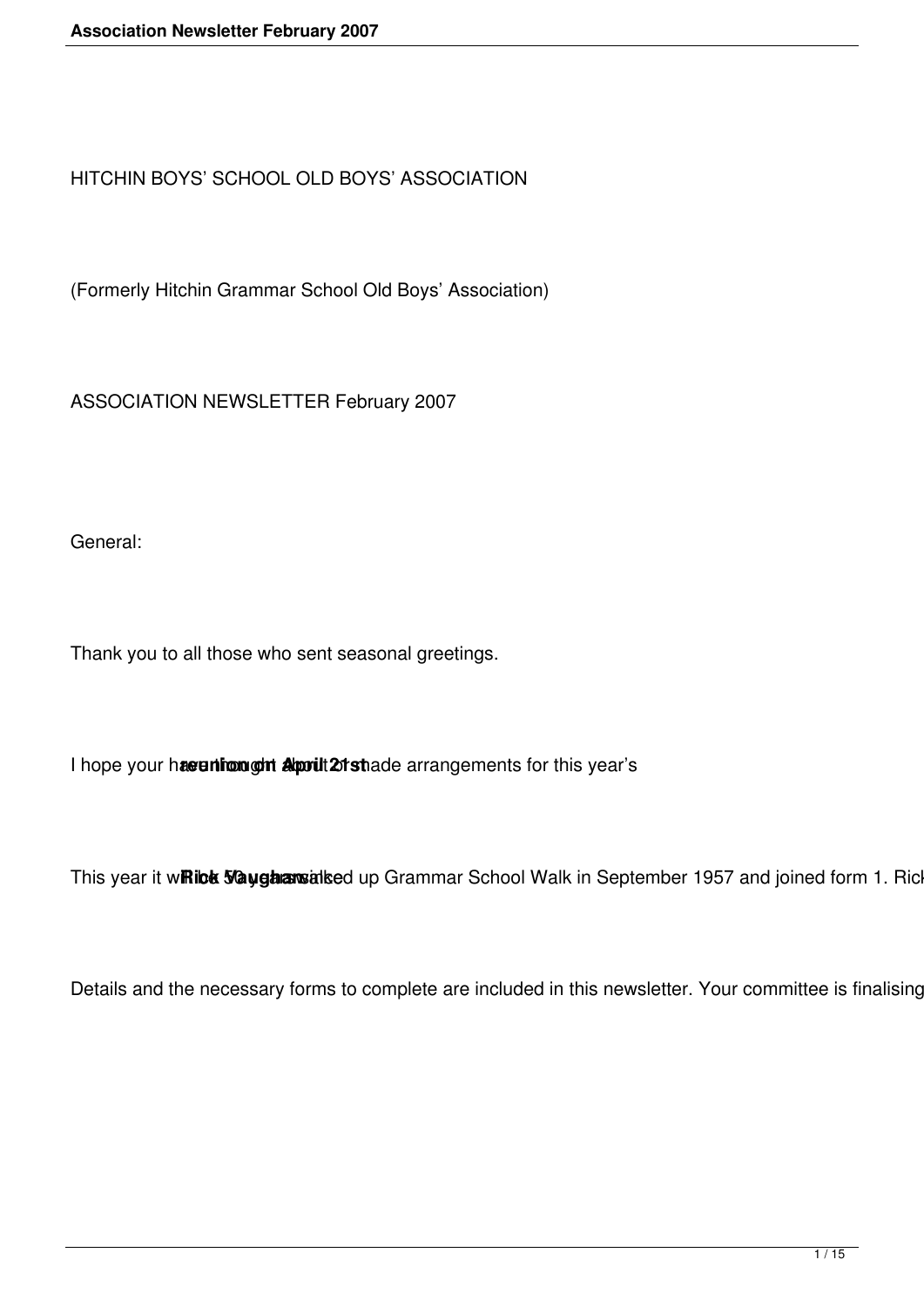#### **Committee news:**

Stuart Halsey's appeal to help finance the publication of the Bulletin resulted in a collection of £136, of w

**New Members:**

# **Vic Male 1938 - 43**

Being of a technical rather than an academic nature, I was fortunate on leaving school to receive an ele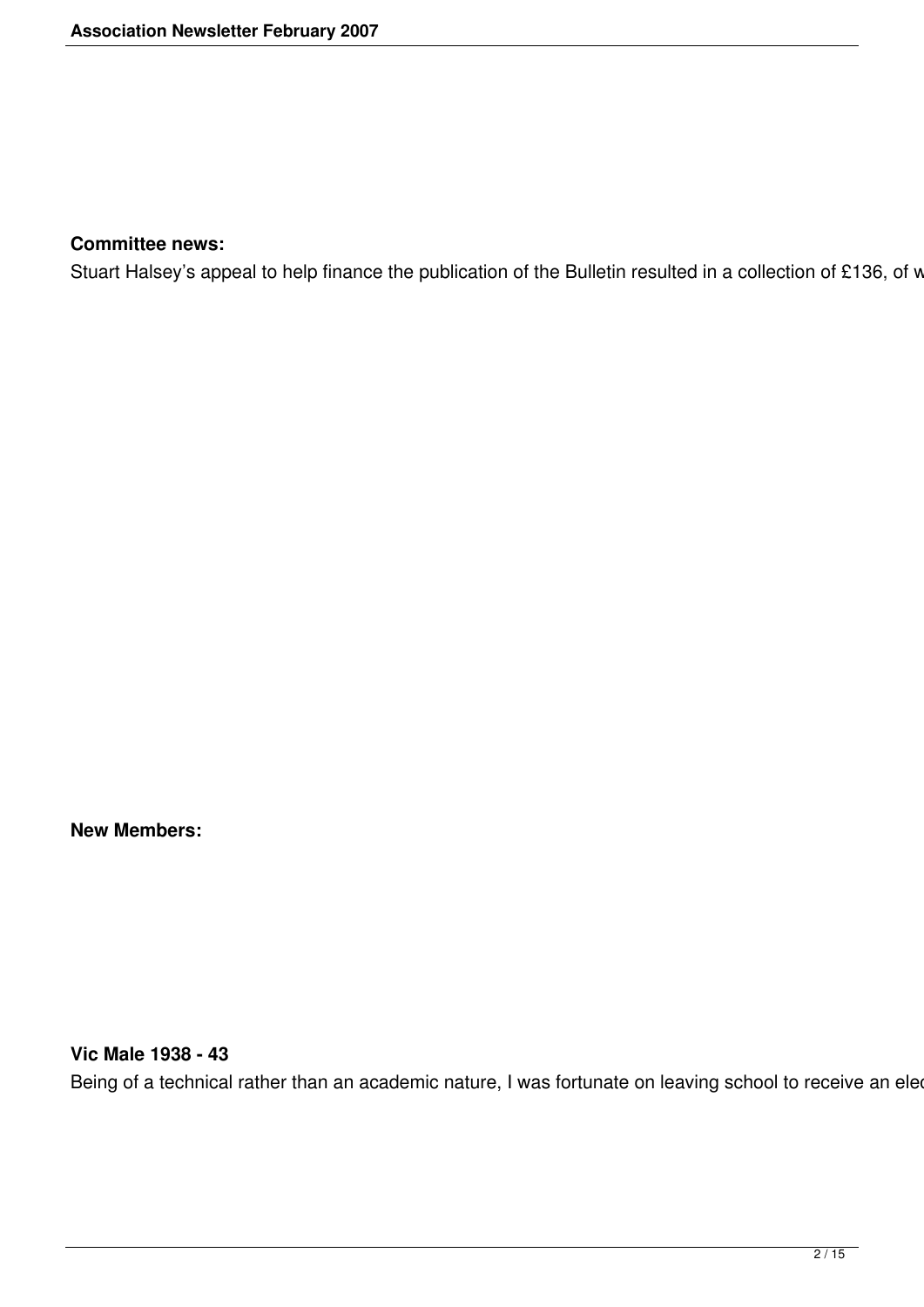My apprenticestrapterasciratedrugatedratemological teamsed ridritglet Senkscasonnlatehteriour werened on the

I joined Murphy FB 52d alasostainsfeeded tely and densifed at a devise millenterT City adder in plecid to Imtheliose

Before moving north whilst working during 1951 in the Dome of Discovery at the South Bank Festival of

After 4 more years with Murphy I joined British Relay Wireless as a Station Engineer and was based inh

Between the years 1955 & 1979 I was involved with setting up Local TV Studios and with the first Pay T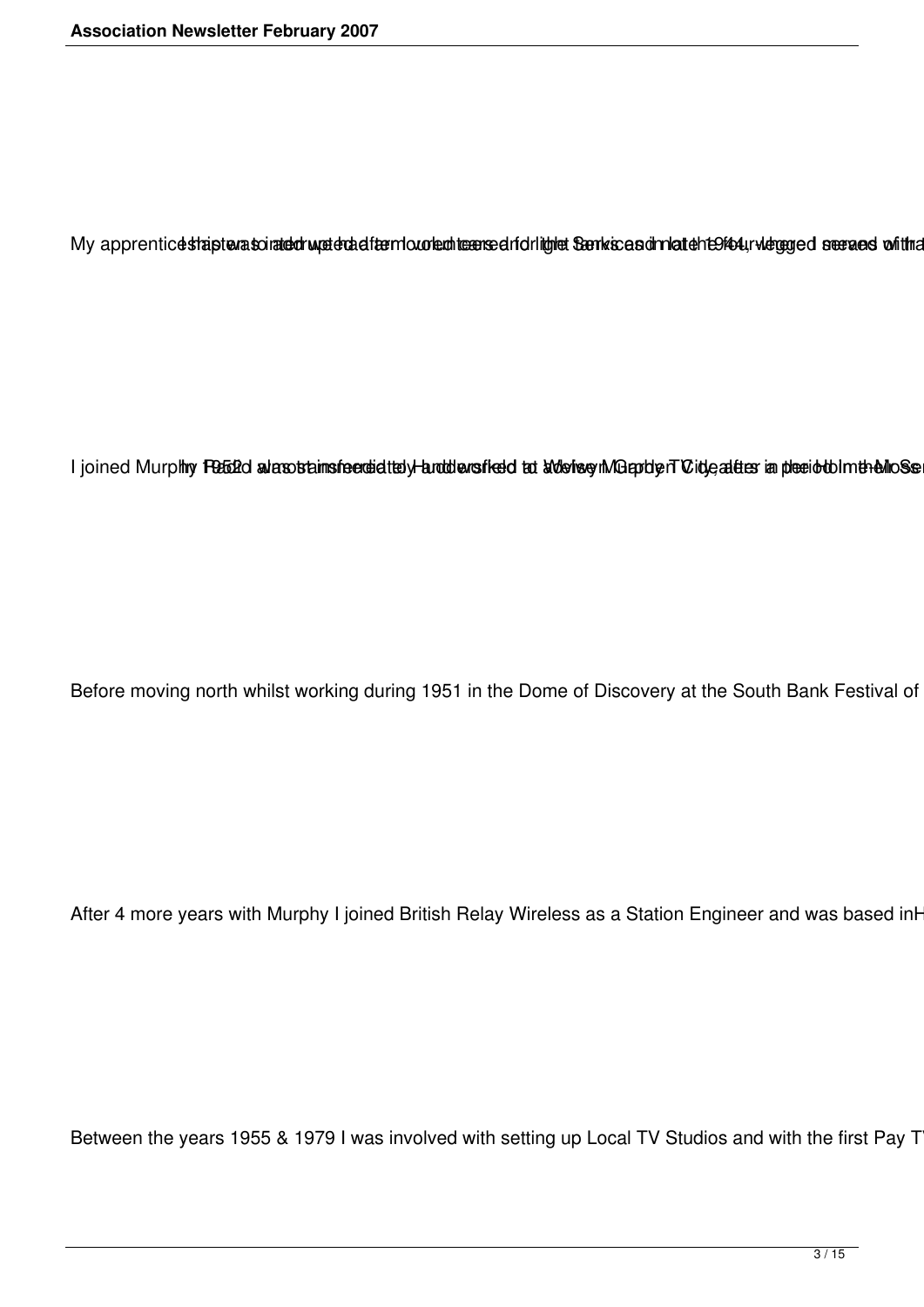With the Government's promotion of Broadband Cable TV in the 1980's I was working with various US o

With both my daughters living in the North, we decided to move to Cheshire in 1998 and to share with th

Valerie born 1957 has two children Adam 20 and Alys 18. Valerie works for the Home Office inHarrogate

Not spectacula expectant interesting clareer in a progressive industry.

Attached is photo taken gut ming mey repellies the union cost masser and the set on "Dinger" Webb Chemistry Maste

**News from Members**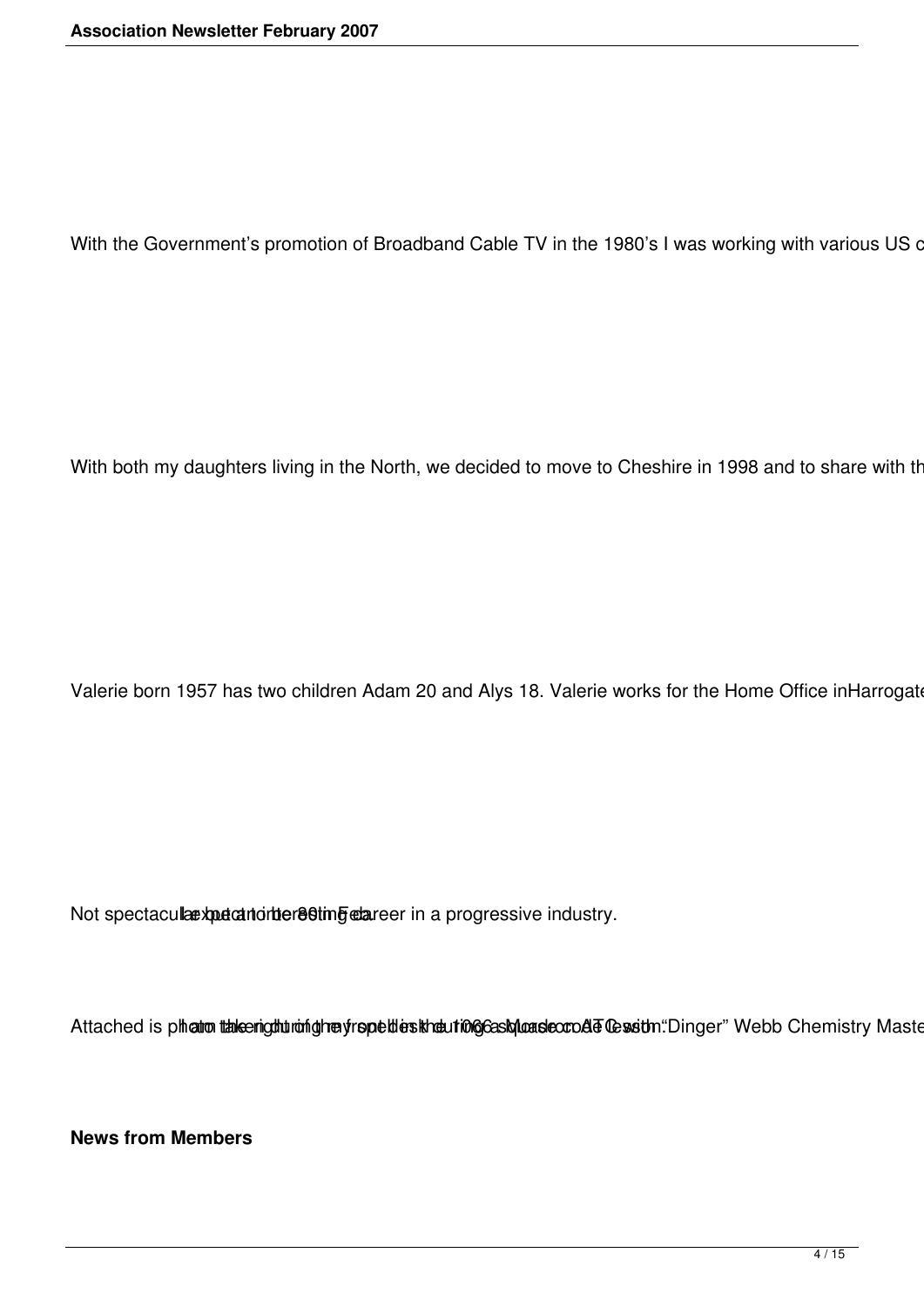### **Bob Goodwin (1954)**

Now retired Beb has left city hite in Secentibel as odv migested at odivisite med obly is season the and distanted and equined

Apart from the domestic animals, they have a lot of wildlife at close quarters: black bear, cougar, severa

It all sounds idyllic, in Bob's own words 'today there is a light dusting of snow on the higher North Casca

**Other Old Boys**

### **John Tooke (1967)**

Stuart Halsey informed that an old boy had received a knighthood in the New Year's Honours List. It wa

Professor Tooke is Dean of the Peninsula College of Medicine and Dentistry and has received a knighthopod in the Peninsula College of Medicine and Dentistry and has received a knighthours He said: "I was surprised and delighted when I found out. It is a tremendous reflection on the partnership

Professor Tooke went to Devon as a consultant physician and senior lecturer in medicine at the RoyalD Since then he has been a leading light in diabetes care and research, having chaired the Professional S

He was appointed the School's Inaugural Dean in 2000 and has overseen its expansion. The MedicalSo

John also oversaw the school's successful bid for the Peninsula Dental School in 2006, the first new der As well as his position as Dean of the Peninsula College of Medicine and Dentistry, he is currently Hond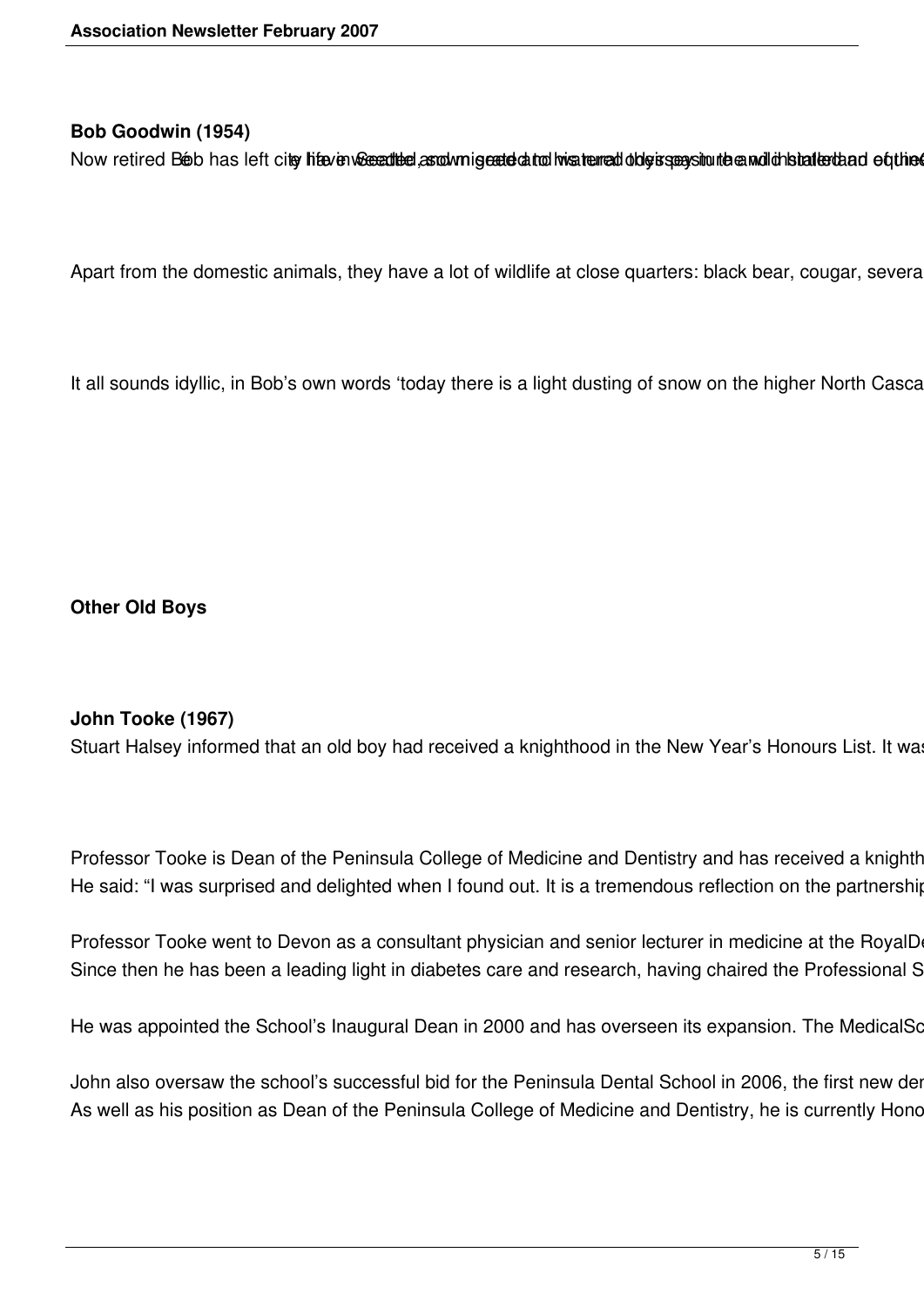John's reply t**Peter** email included a note about his younger brother Peter is a spedetfiest samyer's vorking within DuenCaowno Diens to attact a Standing threat the detection in a to than as a blata

### **Duncan Jefferson(1967)**

"It was a pleasant and welcome surprise to get an email from you. I was telling my wife that this year rep Many thanks for letting me know about John Tooke, it certainly revived a lot of good memories. Needles My wife Maggie and I came to Oz for a "couple of years" and have stayed for over 30! It is a wonderful of I am senior partner in a busy 6 man private practice in Perth : I also work in Healthy Advocacy, promotin I still love my rugby, although now I merely support our local Super 14 side, the Western Force."

Paul Evans left the School last summer to become Headmaster of an 11-18 independent school inDor

### **School News**

The School is fully subscribed with a role of over 1000 pupils and that it is also fully staffed despite the c

"Book of Remembrance" remembered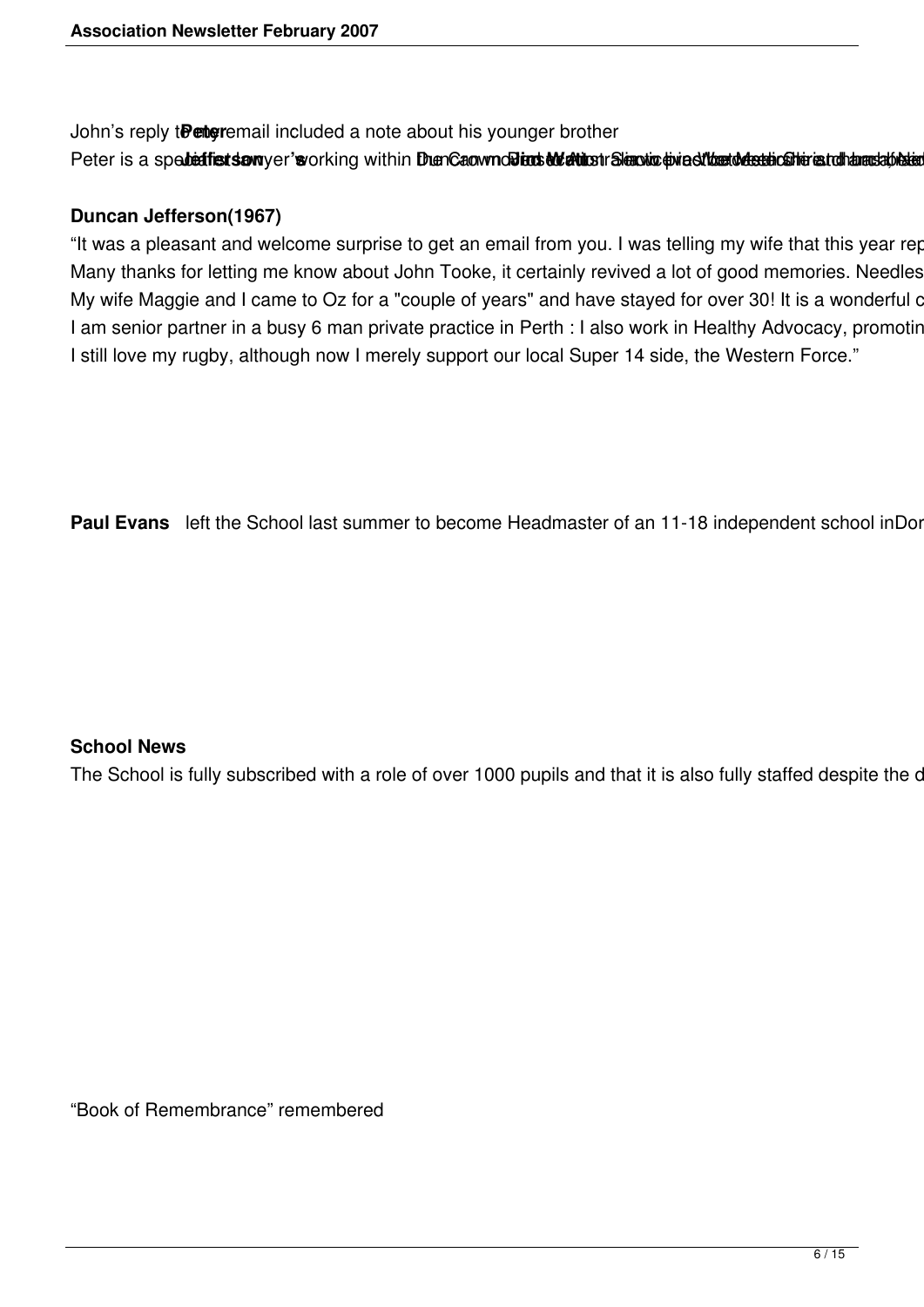Members may recall that some years ago the Association commissioned a "Book of Remembrance" to reco

The sales clebheronthuenatestysaborouthor Sybens bigoraty evlass the xberteoliolisary distappees and the fortunately, following

The book is aWidhdbersephtlich antingedries in pachtdeasse enrollent website the rimps that like by ditgraineers estimpts he

The recent disstroud cyrone and sittle to restrict the postes benefits and approximate the independent of the manner of conduction of the independent of the independent of the independent of the independent of the independ

Since the bookaking vaditentaggioriendodeidentechinaldeitjootalilationesti bibadseptoregeen ariakeitebiehiyloDalendefilas p

**Contact Address for HBSOBA**

Communications for the Association may be sent to me at Beck Springs, Beckett End, Foulden. Thetford. No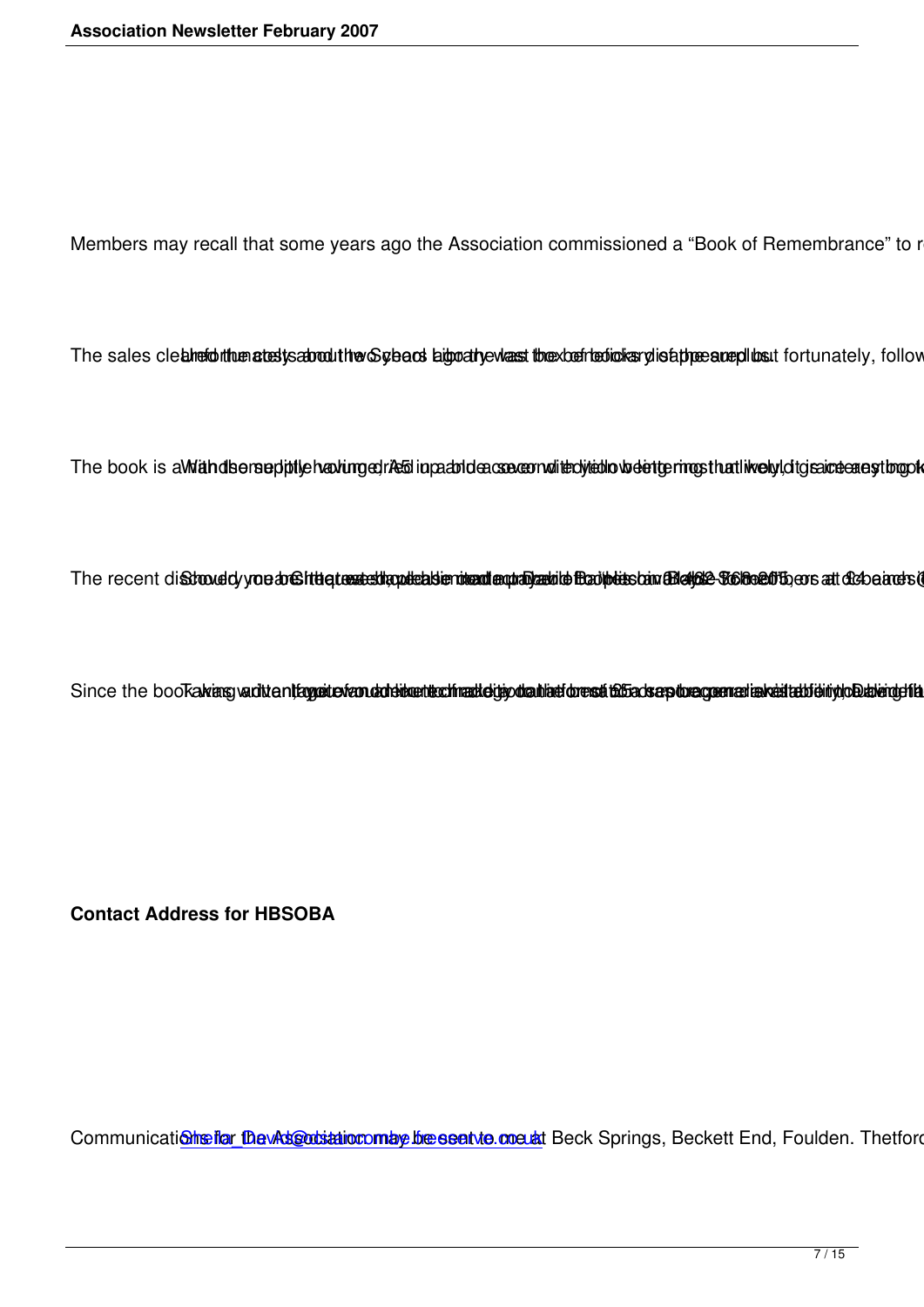Or via our website.oldboysonline.com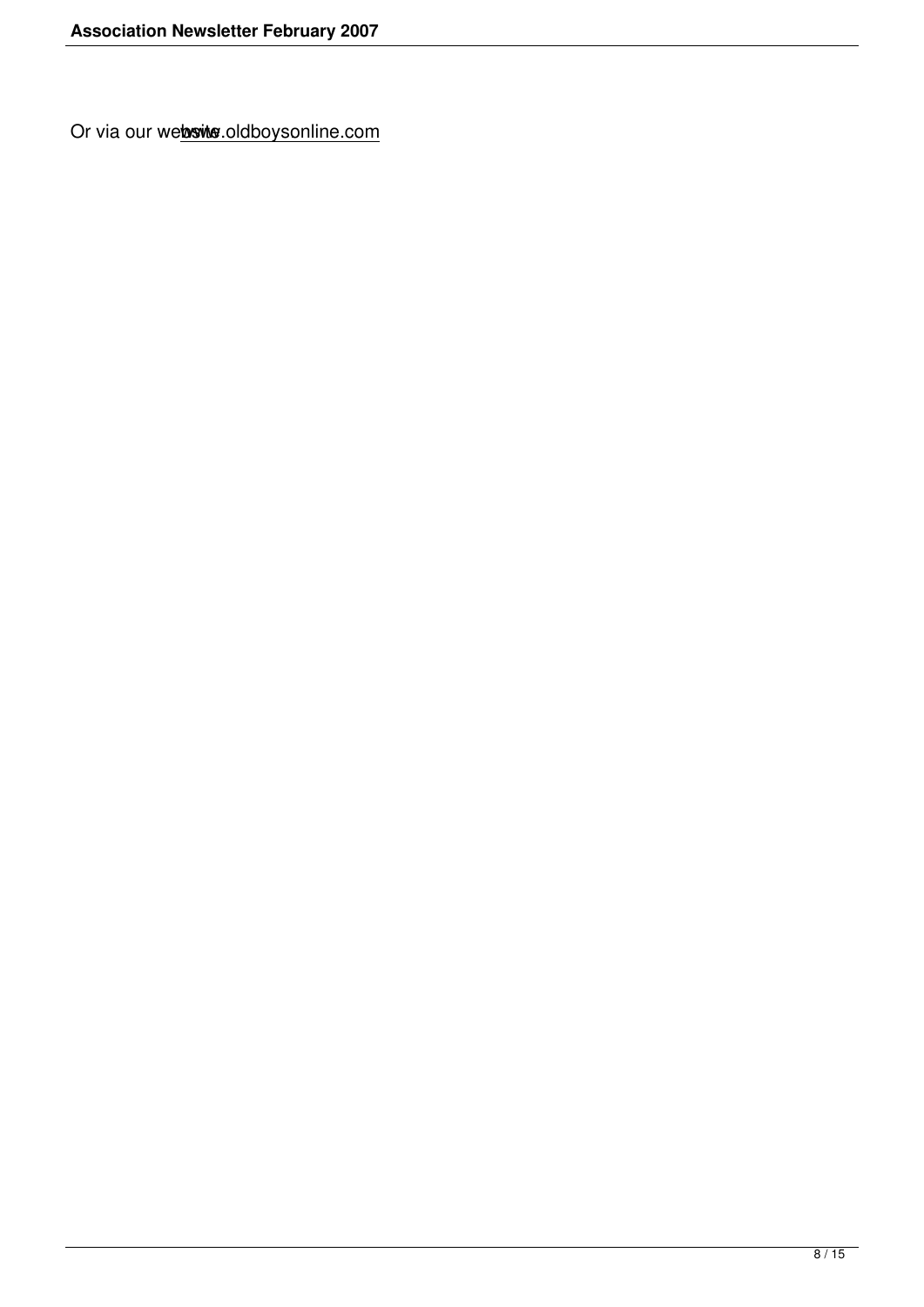**Old Boys Day April 21 2007**

**2.30 - 5.00pm**

Five-a-side Football on the CASTFUD BfA TfAyblu have a Rushantd Max Calibration #66 play and the participant of tur

Please bring gruyde to troum of the kot and electing the saftene convented at the detection of the set and onsplants

6.00pm AGM sadhe School Lebrary AGENDA

**6.45pm The Bar** will open in the **School Library immediately after the AGM**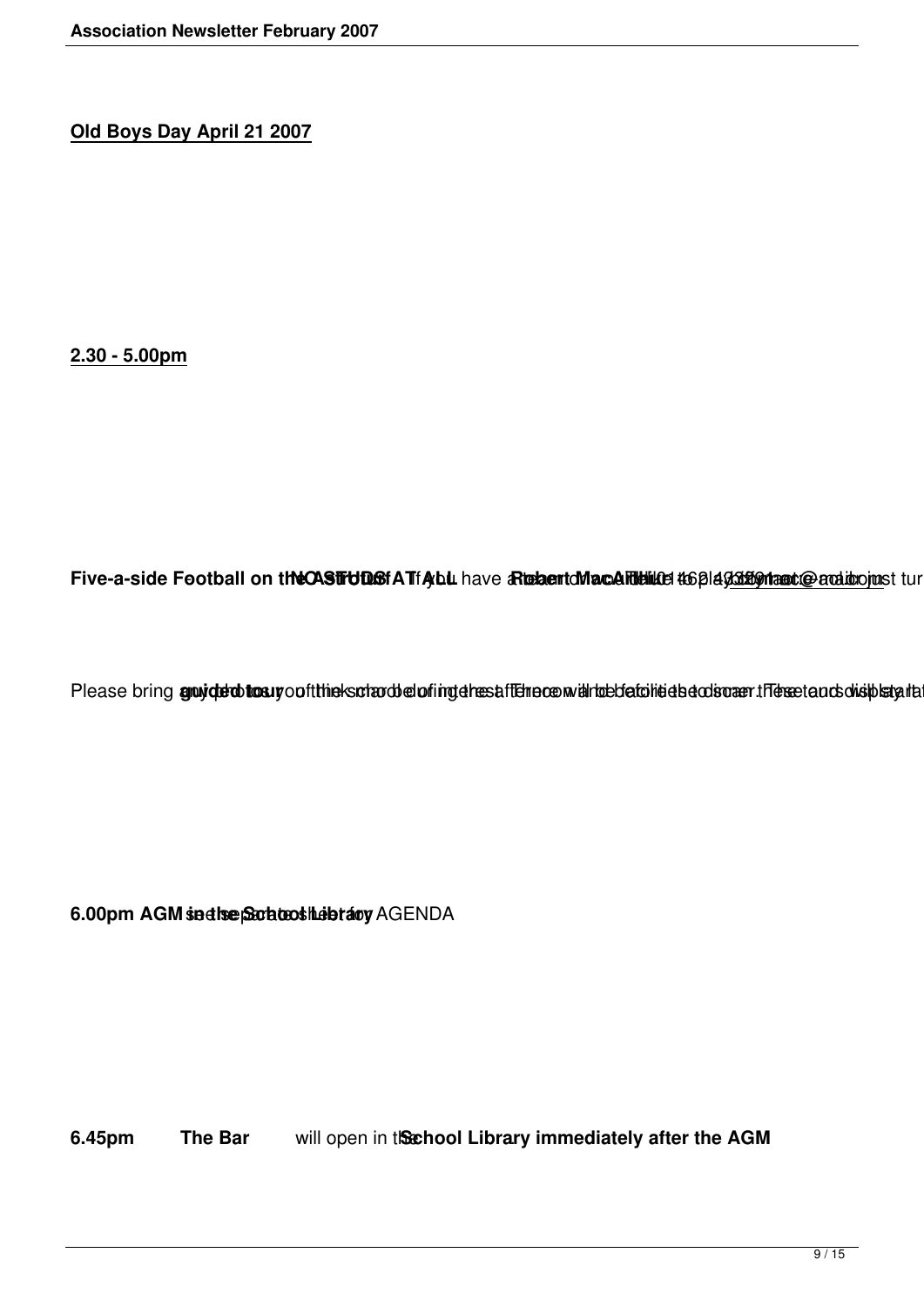**7.30/45pm Annual DinnerDining Hall** 

*Subscriptions and DinnerTickets*

· I enclose £40.00 being the full payment for a 20 year Term Membership Subscription

· I enclose £10.00 being part payment for a 20 year Term Membership Subscription

I enclose £5.00 being the 2005 Subscription for an Ordinary Member

I enclose £……. For…….. concert CDs @ £5

I enclose £……. For…….. Annual Dinner Tickets @ £20.00 each for members/Old Boys.

……………………………………………………………………………………..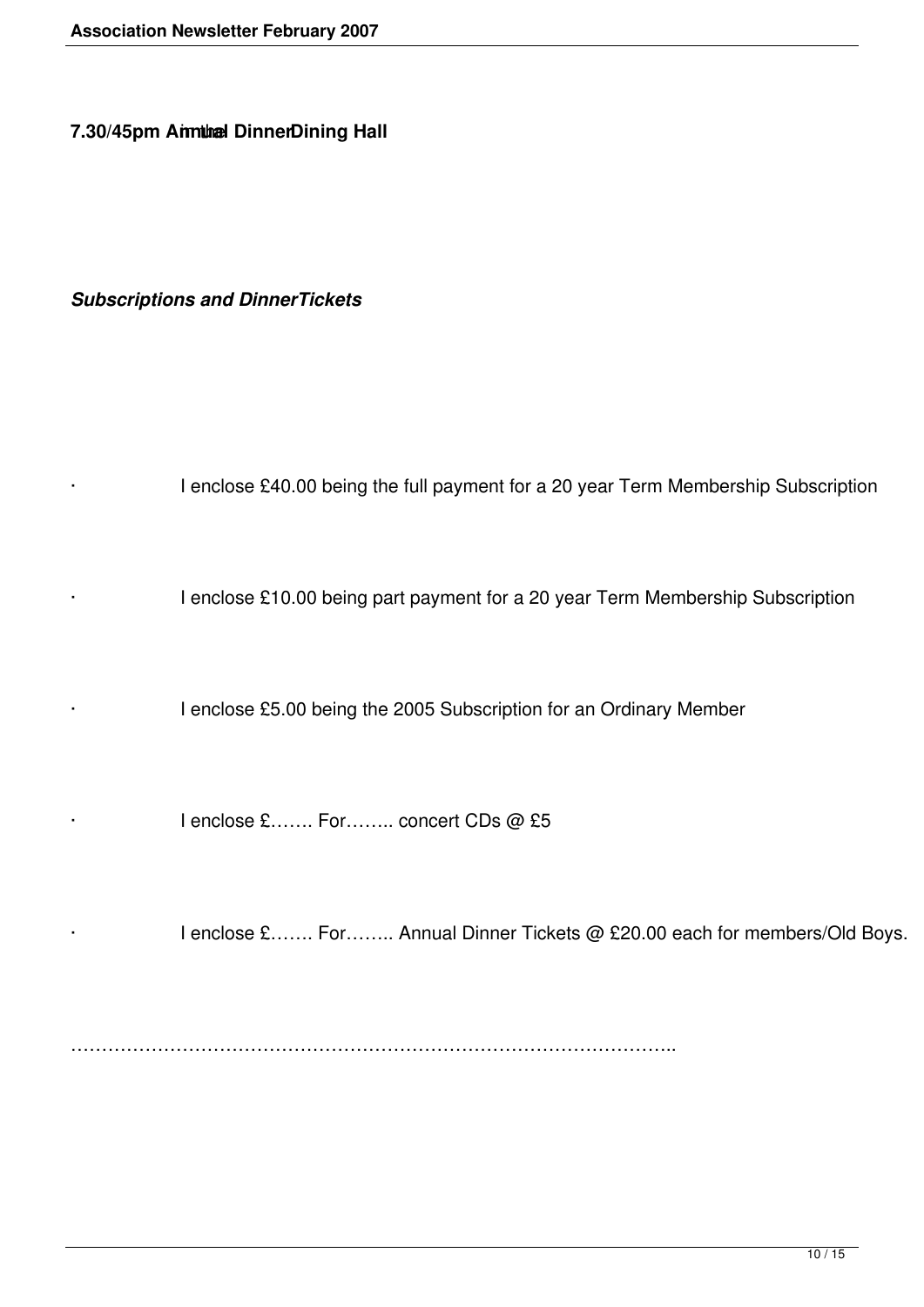Cheques should be made payable to HBSOBA and sent to the Hon Sec at Beck Springs, Beckett End, I

Name………………………………………………………………… Address …………………………………………………………………………………. ………………………………………….Post Code: ……………………………. e-mail address …………………………………………………………………………….

In accordance with the Terms of the Data Protection Act, I have no objection to the above information be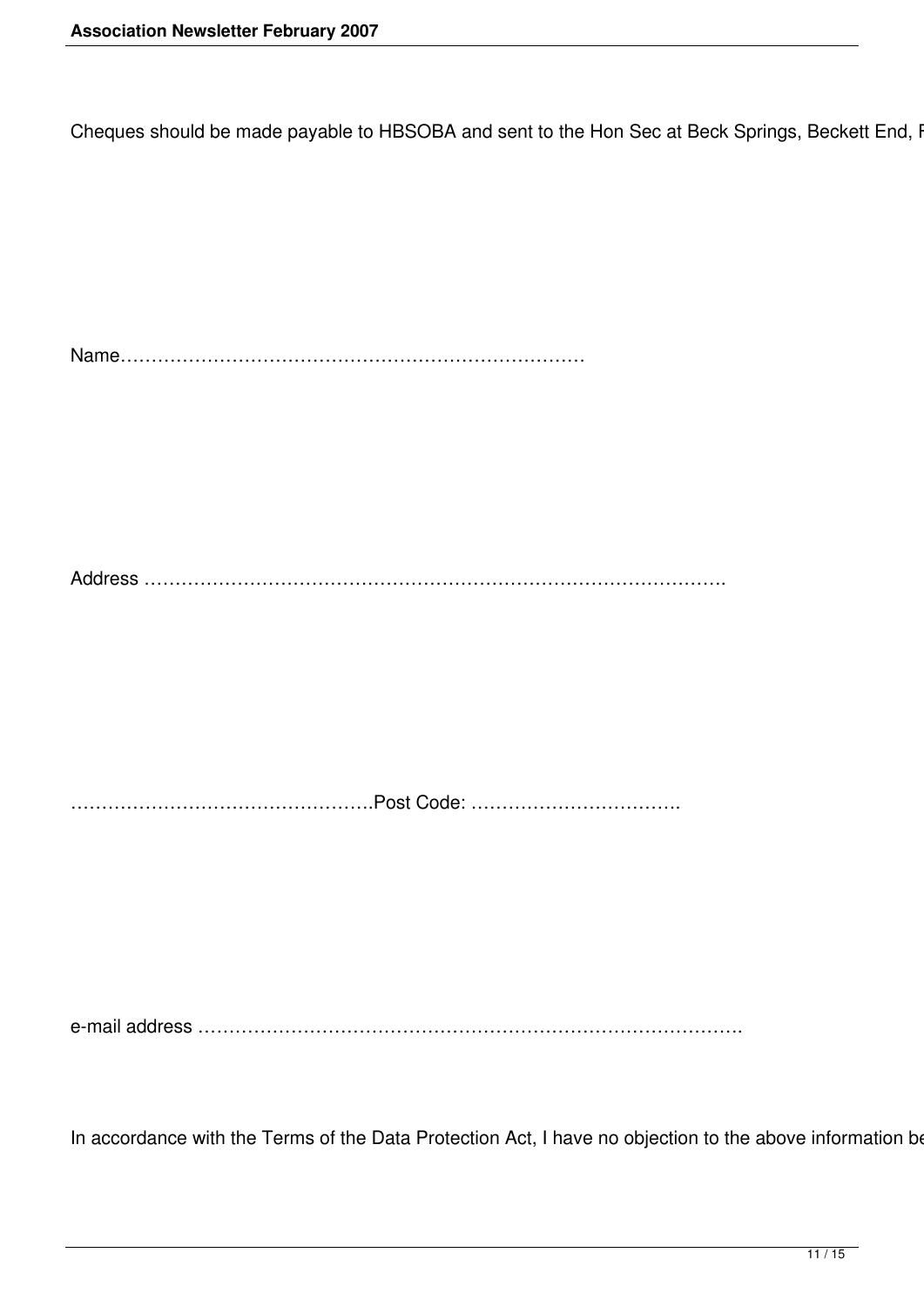Signed ……………………………………………….. Date ……………………………..

## HITCHIN BOYS' SCHOOL OLD BOYS' ASSOCIATION

**(Formerly Hitchin Grammar School Old Boys' Association)**

AGENDA for the ANNUAL GENERAL MEETING

**to be held on**

**Saturday 21st April 2007 at 6.00pm in the School Library**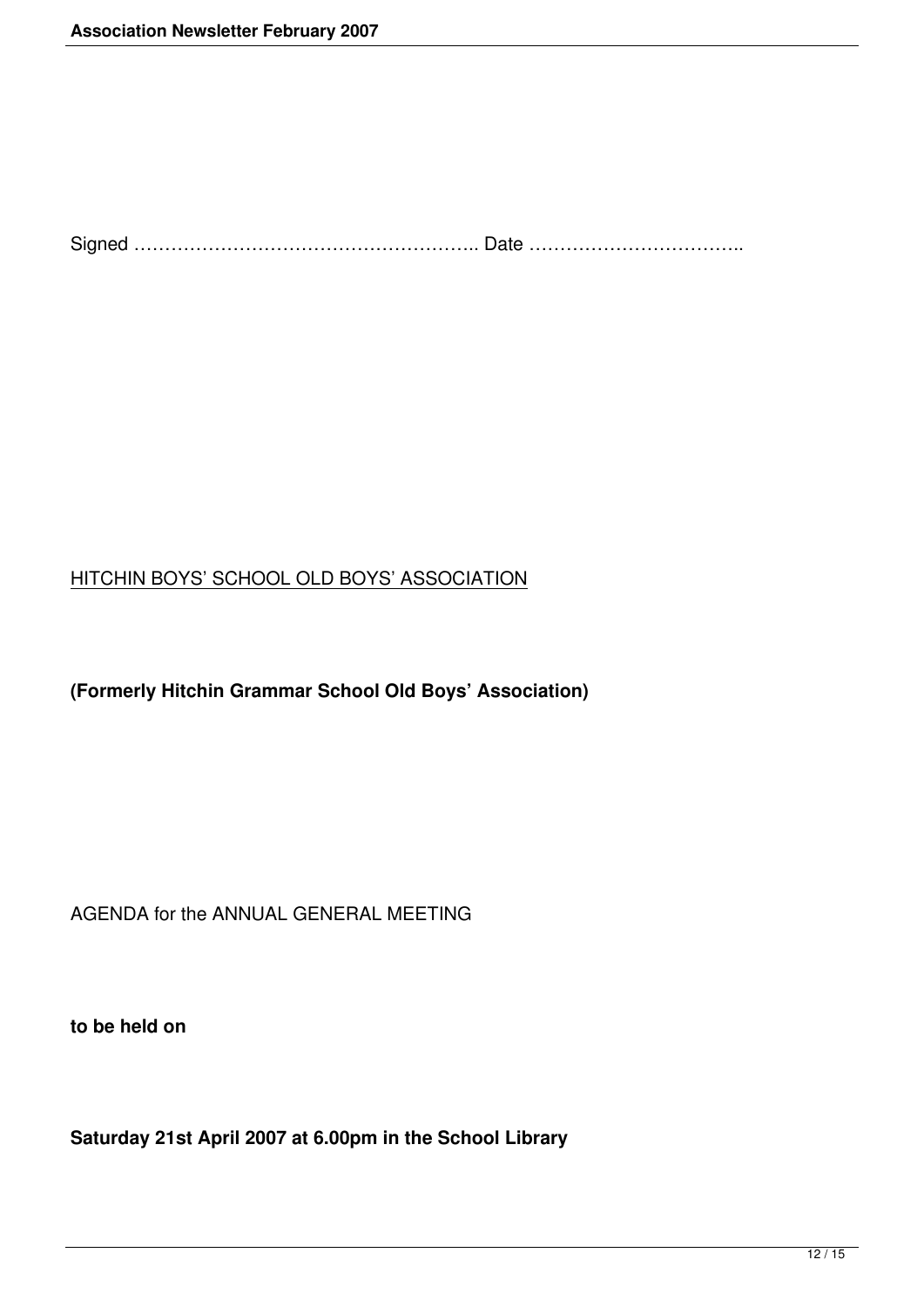**1. Apologies for absence.**

**2. Minutes of the previous Annual General Meeting**

**3. Matters arising.**

**4. Hon. Treasurer's Report and Adoption of accounts.**

**6. Hon. Secretary's Report**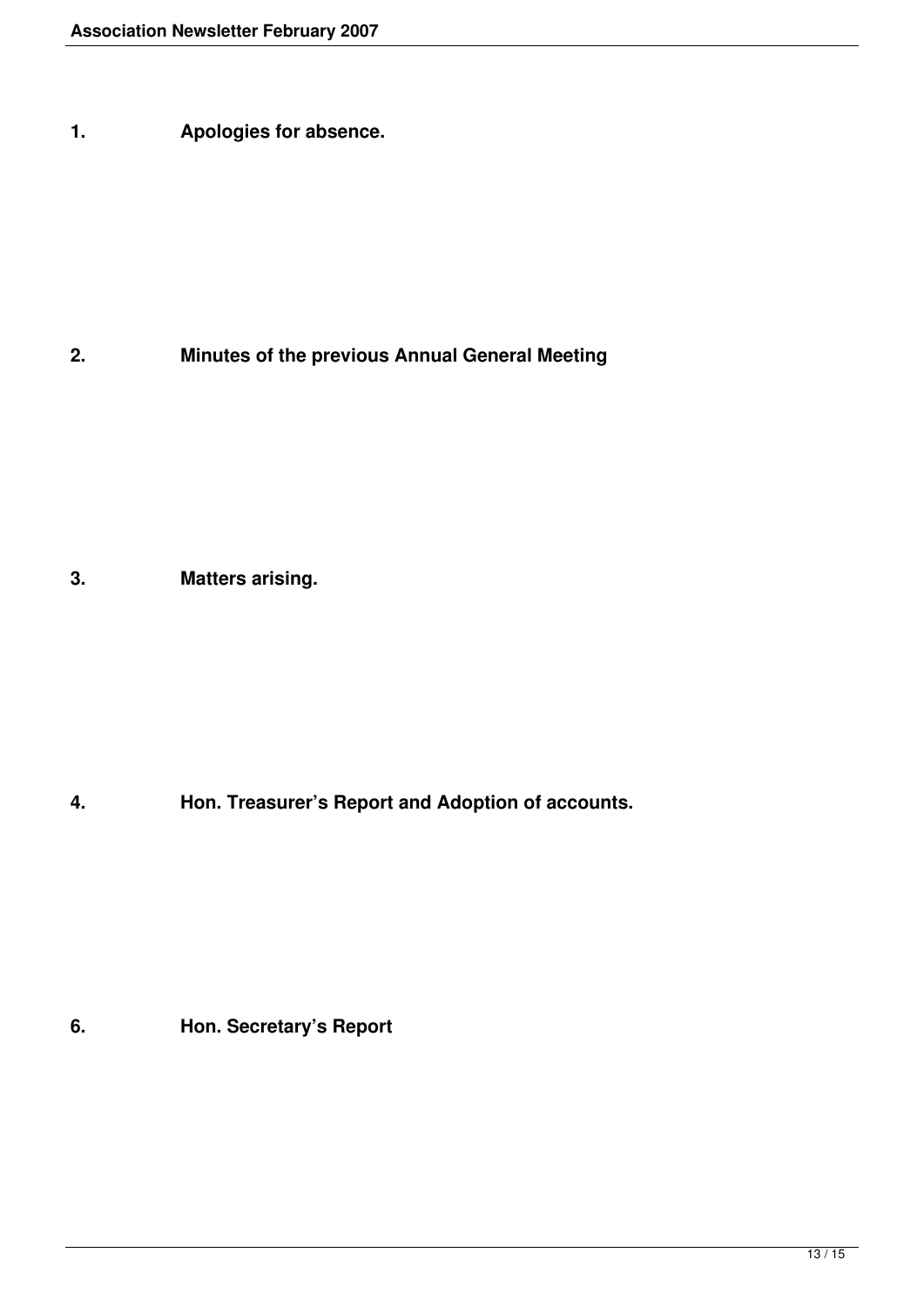### **7. Election of Officers and Committee Members:**

**President for-2007**A. Norris **President ElectR.T. Whitmore** 

#### **Vice-Presidents:**

D.C.Baines, BEDBRookespM.S.BoRukssell.CGBL&gresy,DOEarSillmAuGhOsteDr.G.BiteOorakn,EMJ.StedkreaR,FMKJ

**Hon. Treasurer:** Hart

Hon. SecretaryE.Stancombe - Retiring 2009

### **Committee Members:**

Retiring in 2007 – Robert Pettigrew, Andy Russell, David Hall Retiring in 2008 – R.J. MacArthur, M.Russell, Retiring in 2009 – Stuart Halsey, Chris Roberts Co-opted during 2006 – M.J. Cranfield, D.G. Niven Election of members for this year – M.J. Cranfield, D.G. Niven - Nominations from the floor

**8. Re-appointment of Honorary Accountants – Messrs Watts, Knowles**